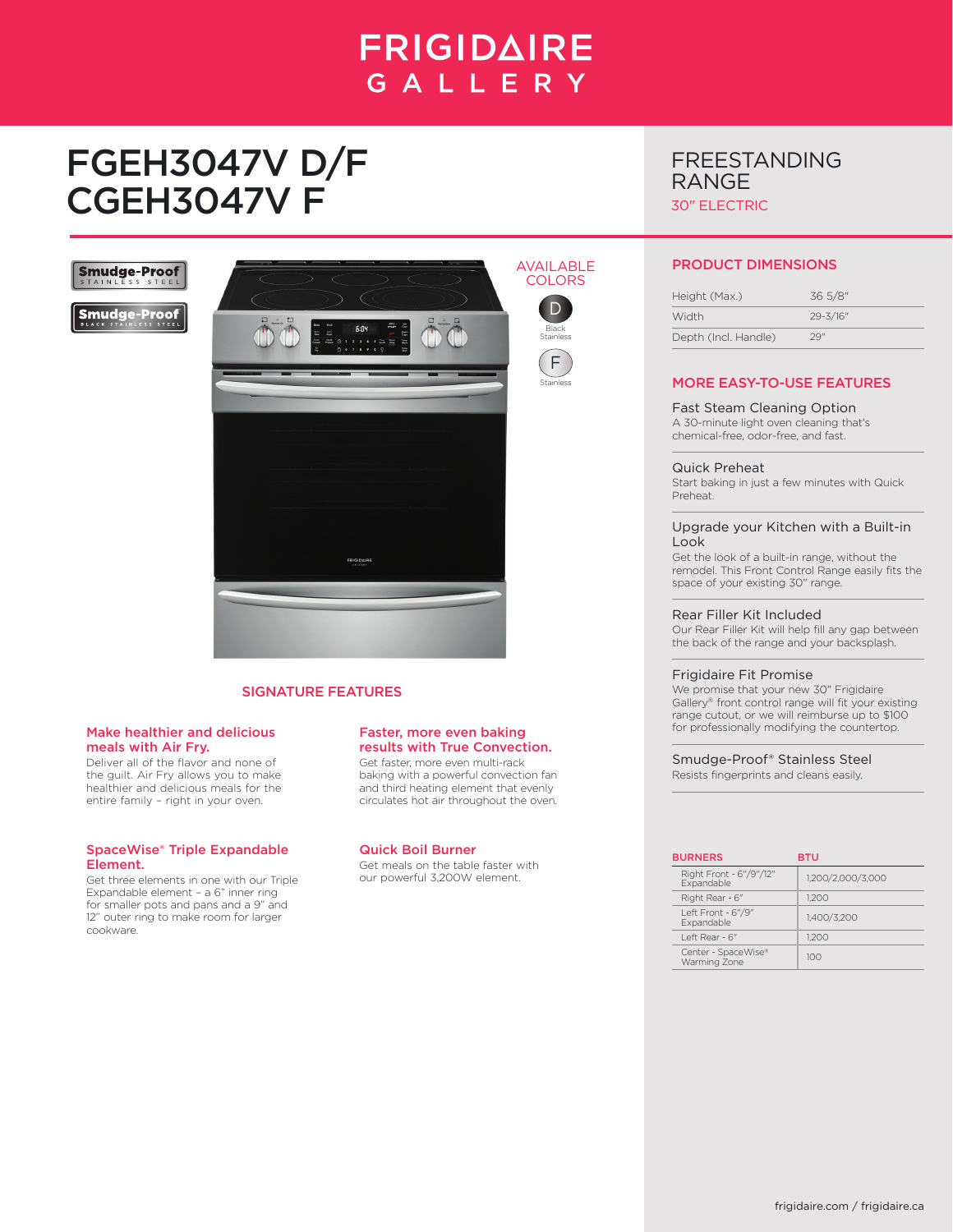### FGEH3047V D/F | CGEH3047V D/F FREESTANDING RANGE

30" ELECTRIC

### **FRIGIDAIRE** GALLERY

| <b>FEATURES</b>                              |                                             |
|----------------------------------------------|---------------------------------------------|
| Oven Control/Timing System                   | Express-Select® Controls                    |
| Surface Type                                 | <b>Black Ceramic Glass</b>                  |
| Window                                       | Extra-Large                                 |
| Exterior Door Finish                         | Smudge-Proof™ Stainless<br>Steel (D/F)      |
| Handle Design                                | Stainless Steel (D/F)                       |
| Exterior Finish (Side Panels)                | Black (D/F)                                 |
| Convection System                            | True Convection                             |
| Oven Cleaning System                         | Self Clean                                  |
| Drawer Functionality                         | Storage                                     |
| <b>OVEN CONTROLS</b>                         |                                             |
| Bake                                         | Yes                                         |
| <b>Broil</b>                                 | Variable High / Low                         |
| Effortless™ Convection Conversion            | Yes                                         |
| Convection Bake / Broil                      | Yes/Yes                                     |
| Convection Roast                             | Yes                                         |
| Quick Bake Convection                        | Yes                                         |
| Quick Preheat                                | Yes                                         |
| Effortless™ Temperature Probe                |                                             |
| Keep Warm                                    | Yes                                         |
| Air Frv                                      | Yes                                         |
| Delay Start                                  | Yes                                         |
| Self Clean                                   | 2. 3. 4 Hours                               |
| Steam Clean                                  | Yes                                         |
| Quick Clean Option                           | Yes                                         |
| Delay Clean                                  | 2. 3. 4 Hours                               |
| Kitchen Timer / Timed Cook Option            | Yes / Yes                                   |
| Auto Oven Shut-Off                           | Yes                                         |
| Oven Lockout                                 | Yes                                         |
| Lower Drawer Control                         |                                             |
| <b>COOKTOP FEATURES</b>                      |                                             |
| Right Front Element (Watts)                  | 6"/9"/12" Expandable -<br>1,200/2,000/3,000 |
| Right Rear Element (Watts)                   | $6" - 1,200$                                |
| Left Front Element (Watts)                   | 6"/9" - 1,400/3,200                         |
| Left Rear Element (Watts)                    | $6" - 1,200$                                |
| Bridge Element (Watts)                       |                                             |
| Center Element (Watts)                       | SpaceWise®<br>Warming Zone - 100            |
| Hot Surface Indicator Light                  | Yes                                         |
| <b>OVEN FEATURES</b>                         |                                             |
| Capacity (Cu.Ft.)                            | 5.4                                         |
| Oven Light                                   | Incandescent 40W - 1                        |
| Hidden Bake Element                          | Yes                                         |
| Rack Configuration                           | 3 Heavy Duty                                |
| <b>Baking System</b>                         | Even Baking Technology                      |
| <b>Broiling System</b>                       | Vari-Broil™ (Hi/Lo)                         |
| Bake Element / Broil Element (Watts)         | 3,500 / 3,900                               |
| Drawer Racks                                 |                                             |
| <b>SPECIFICATIONS</b>                        |                                             |
|                                              |                                             |
| Oven Interior (H x W x D)                    | 19-7/8" x 24-3/8" x 19-1/8"                 |
| Power Supply Connection Location             | Middle Bottom Rear                          |
| Voltage Rating<br>Connected Load (kW Rating) | 240V / 208V / 60 Hz<br>13.0 / 9.5           |
| @ 240 / 208 Volts                            |                                             |
| Shipping Weight (Approx.)                    | 185 Lbs.                                    |

#### PRODUCT DIMENSIONS

| 36 5/8"  |
|----------|
| 29-3/16" |
| 29"      |
| 47"      |
|          |
| 36"      |
|          |
| 30"      |
|          |





**Note:** For planning purposes only. Always consult local and national electric, gas and plumbing codes.<br>Refer to Product Installation Guide for detailed installation instructions on the web at frigidaire.ca. *Specifications subject to change. Accessories information available on the web at frigidaire.ca*